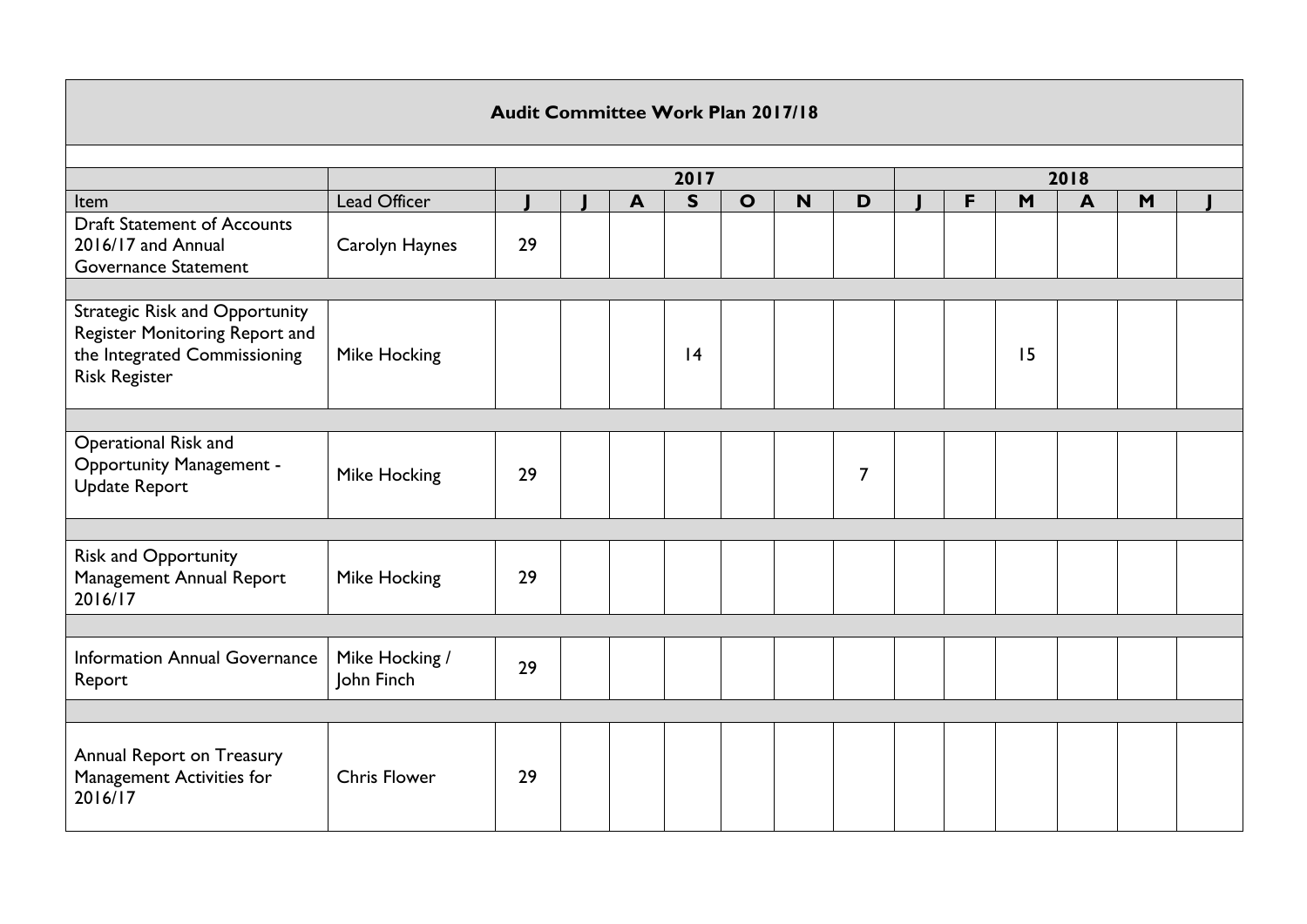|                                                                              | Audit Committee Work Plan 2017/18     |    |  |                  |              |              |      |                |  |   |    |                         |   |  |  |
|------------------------------------------------------------------------------|---------------------------------------|----|--|------------------|--------------|--------------|------|----------------|--|---|----|-------------------------|---|--|--|
|                                                                              |                                       |    |  |                  | 2017         |              | 2018 |                |  |   |    |                         |   |  |  |
| Item                                                                         | Lead Officer                          |    |  | $\blacktriangle$ | $\mathsf{S}$ | $\mathbf{o}$ | N    | D              |  | F | M  | $\overline{\mathbf{A}}$ | M |  |  |
| <b>Treasury Management Practices,</b><br>Principles and Schedules<br>2018/19 | <b>Chris Flower</b>                   |    |  |                  |              |              |      |                |  |   | 15 |                         |   |  |  |
|                                                                              |                                       |    |  |                  |              |              |      |                |  |   |    |                         |   |  |  |
| Mid-Year Treasury Management<br>Report 2017/18                               | <b>Chris Flower</b>                   |    |  |                  |              |              |      | $\overline{7}$ |  |   |    |                         |   |  |  |
|                                                                              |                                       |    |  |                  |              |              |      |                |  |   |    |                         |   |  |  |
| <b>Treasury Management Strategy</b><br>2018/19                               | <b>Chris Flower</b>                   |    |  |                  |              |              |      | $\overline{7}$ |  |   |    |                         |   |  |  |
|                                                                              |                                       |    |  |                  |              |              |      |                |  |   |    |                         |   |  |  |
| <b>Counter Fraud Annual Report</b>                                           | Mike Hocking /<br>Ken Johnson         | 29 |  |                  |              |              |      |                |  |   |    |                         |   |  |  |
|                                                                              |                                       |    |  |                  |              |              |      |                |  |   |    |                         |   |  |  |
| Health and Safety Annual<br>Report                                           | <b>Clare Cotter</b>                   | 29 |  |                  |              |              |      |                |  |   |    |                         |   |  |  |
|                                                                              |                                       |    |  |                  |              |              |      |                |  |   |    |                         |   |  |  |
| Internal Audit Annual Report<br>2016/17                                      | David Curnow /<br><b>Brenda Davis</b> | 29 |  |                  |              |              |      |                |  |   |    |                         |   |  |  |
|                                                                              |                                       |    |  |                  |              |              |      |                |  |   |    |                         |   |  |  |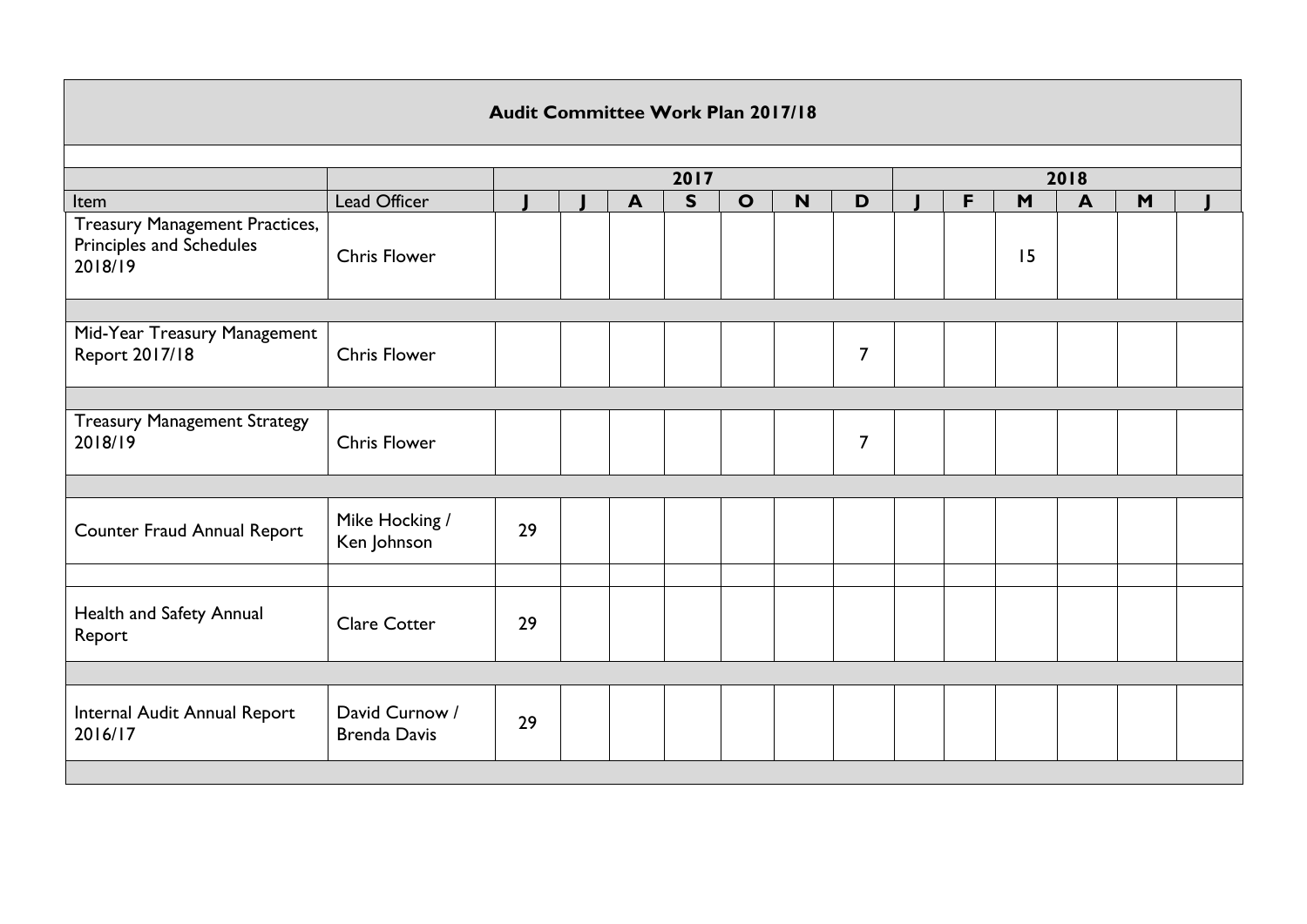|                                                                                                                                         | <b>Audit Committee Work Plan 2017/18</b> |  |  |                  |      |              |      |                |  |   |    |                  |   |  |
|-----------------------------------------------------------------------------------------------------------------------------------------|------------------------------------------|--|--|------------------|------|--------------|------|----------------|--|---|----|------------------|---|--|
|                                                                                                                                         |                                          |  |  |                  | 2017 |              | 2018 |                |  |   |    |                  |   |  |
| Item                                                                                                                                    | Lead Officer                             |  |  | $\blacktriangle$ | S    | $\mathbf{o}$ | N    | D              |  | F | M  | $\blacktriangle$ | M |  |
| Internal Audit Half Year Report<br>2017/18                                                                                              | David Curnow /<br><b>Brenda Davis</b>    |  |  |                  |      |              |      | $\overline{7}$ |  |   |    |                  |   |  |
|                                                                                                                                         |                                          |  |  |                  |      |              |      |                |  |   |    |                  |   |  |
| Internal Audit - Progress<br>Report                                                                                                     | David Curnow /<br><b>Brenda Davis</b>    |  |  |                  | 4    |              |      |                |  |   |    |                  |   |  |
|                                                                                                                                         |                                          |  |  |                  |      |              |      |                |  |   |    |                  |   |  |
| Internal Audit Follow Up<br>Report 2016/17                                                                                              | David Curnow /<br><b>Brenda Davis</b>    |  |  |                  | 4    |              |      |                |  |   |    |                  |   |  |
|                                                                                                                                         |                                          |  |  |                  |      |              |      |                |  |   |    |                  |   |  |
| Internal Audit Charter and<br>Strategy 2018/19                                                                                          | David Curnow /<br><b>Brenda Davis</b>    |  |  |                  |      |              |      |                |  |   | 15 |                  |   |  |
|                                                                                                                                         |                                          |  |  |                  |      |              |      |                |  |   |    |                  |   |  |
| Internal Audit Plan 2018/19                                                                                                             | David Curnow /<br><b>Brenda Davis</b>    |  |  |                  |      |              |      |                |  |   | 15 |                  |   |  |
|                                                                                                                                         |                                          |  |  |                  |      |              |      |                |  |   |    |                  |   |  |
| Annual Report to Those<br>Charged with Governance<br>(ISA260 Report) 2016/2017<br>including Value for Money<br>(VFM) (External Auditor) | <b>External Auditor</b><br><b>BDO</b>    |  |  |                  | 4    |              |      |                |  |   |    |                  |   |  |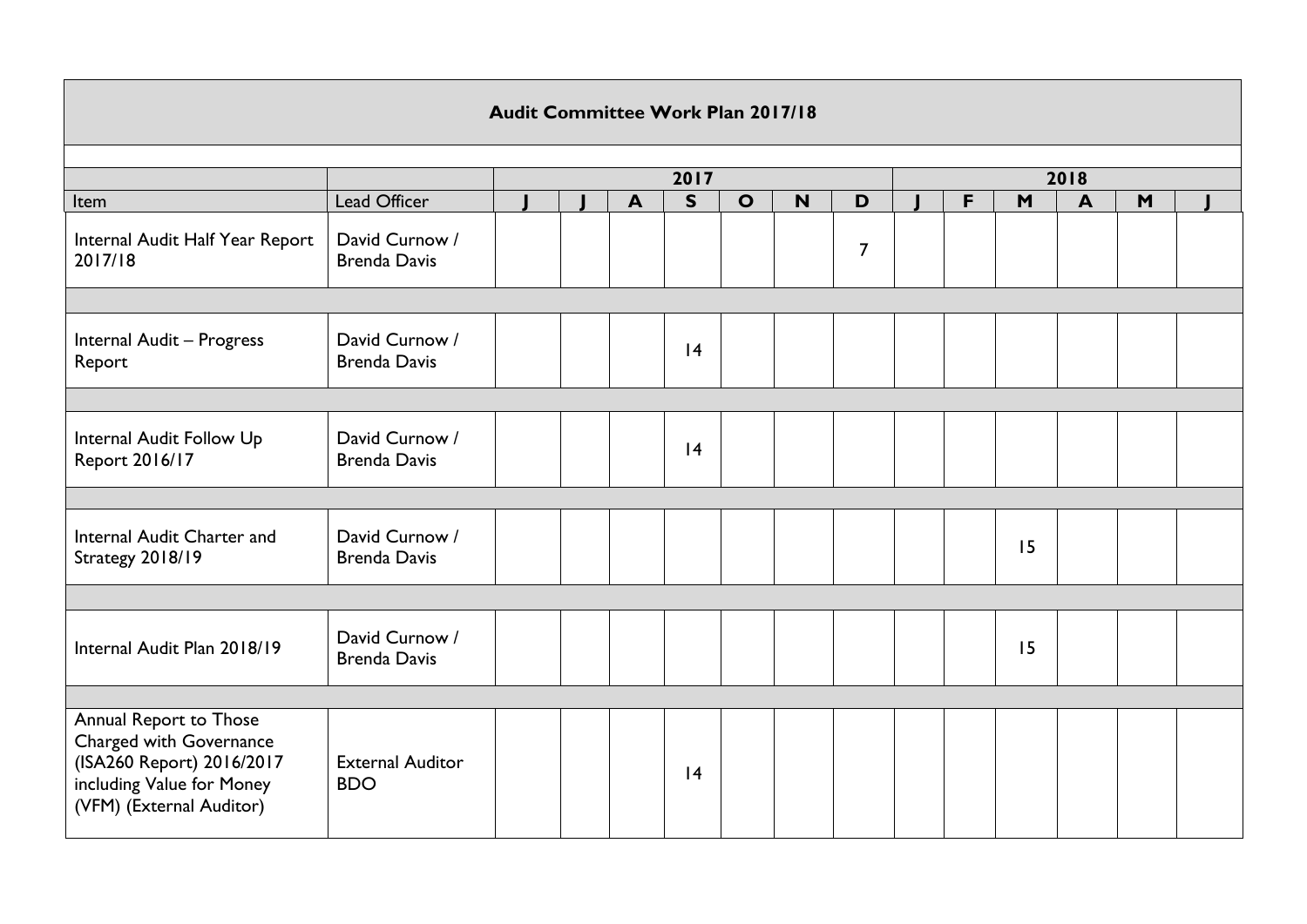|                                                                                                                                            |                                       | Audit Committee Work Plan 2017/18 |  |                  |              |              |      |                |  |   |    |              |   |  |
|--------------------------------------------------------------------------------------------------------------------------------------------|---------------------------------------|-----------------------------------|--|------------------|--------------|--------------|------|----------------|--|---|----|--------------|---|--|
|                                                                                                                                            |                                       |                                   |  |                  | 2017         |              | 2018 |                |  |   |    |              |   |  |
| Item                                                                                                                                       | Lead Officer                          |                                   |  | $\blacktriangle$ | $\mathsf{s}$ | $\mathbf{o}$ | N    | D              |  | F | M  | $\mathbf{A}$ | M |  |
|                                                                                                                                            |                                       |                                   |  |                  |              |              |      |                |  |   |    |              |   |  |
| External Audit Progress Report                                                                                                             | <b>External Auditor</b><br><b>BDO</b> | 29                                |  |                  |              |              |      | $\overline{7}$ |  |   |    |              |   |  |
|                                                                                                                                            |                                       |                                   |  |                  |              |              |      |                |  |   |    |              |   |  |
| Planning Report (March 2018)<br>(External Auditor)                                                                                         | <b>External Auditor</b><br><b>BCO</b> |                                   |  |                  |              |              |      |                |  |   | 15 |              |   |  |
|                                                                                                                                            |                                       |                                   |  |                  |              |              |      |                |  |   |    |              |   |  |
| <b>Annual Audit Letter</b>                                                                                                                 | <b>External Auditor</b><br><b>BDO</b> |                                   |  |                  |              |              |      | $\overline{7}$ |  |   |    |              |   |  |
|                                                                                                                                            |                                       |                                   |  |                  |              |              |      |                |  |   |    |              |   |  |
| Planning Letter (External<br>Auditor)                                                                                                      | <b>External Auditor</b><br><b>BDO</b> | 29                                |  |                  |              |              |      |                |  |   | 15 |              |   |  |
|                                                                                                                                            |                                       |                                   |  |                  |              |              |      |                |  |   |    |              |   |  |
| <b>Grant Claims and Returns</b><br>Certification (External Auditor)                                                                        | <b>External Auditor</b><br><b>BDO</b> |                                   |  |                  |              |              |      |                |  |   | 15 |              |   |  |
|                                                                                                                                            |                                       |                                   |  |                  |              |              |      |                |  |   |    |              |   |  |
| Integrated Commissioning -<br><b>Finance Assurance Review</b><br>Group - Annual Report<br>2016/17 including ASW Audit<br>Programme for CCG | David Northey                         |                                   |  |                  |              |              |      | $\overline{7}$ |  |   |    |              |   |  |
|                                                                                                                                            |                                       |                                   |  |                  |              |              |      |                |  |   |    |              |   |  |